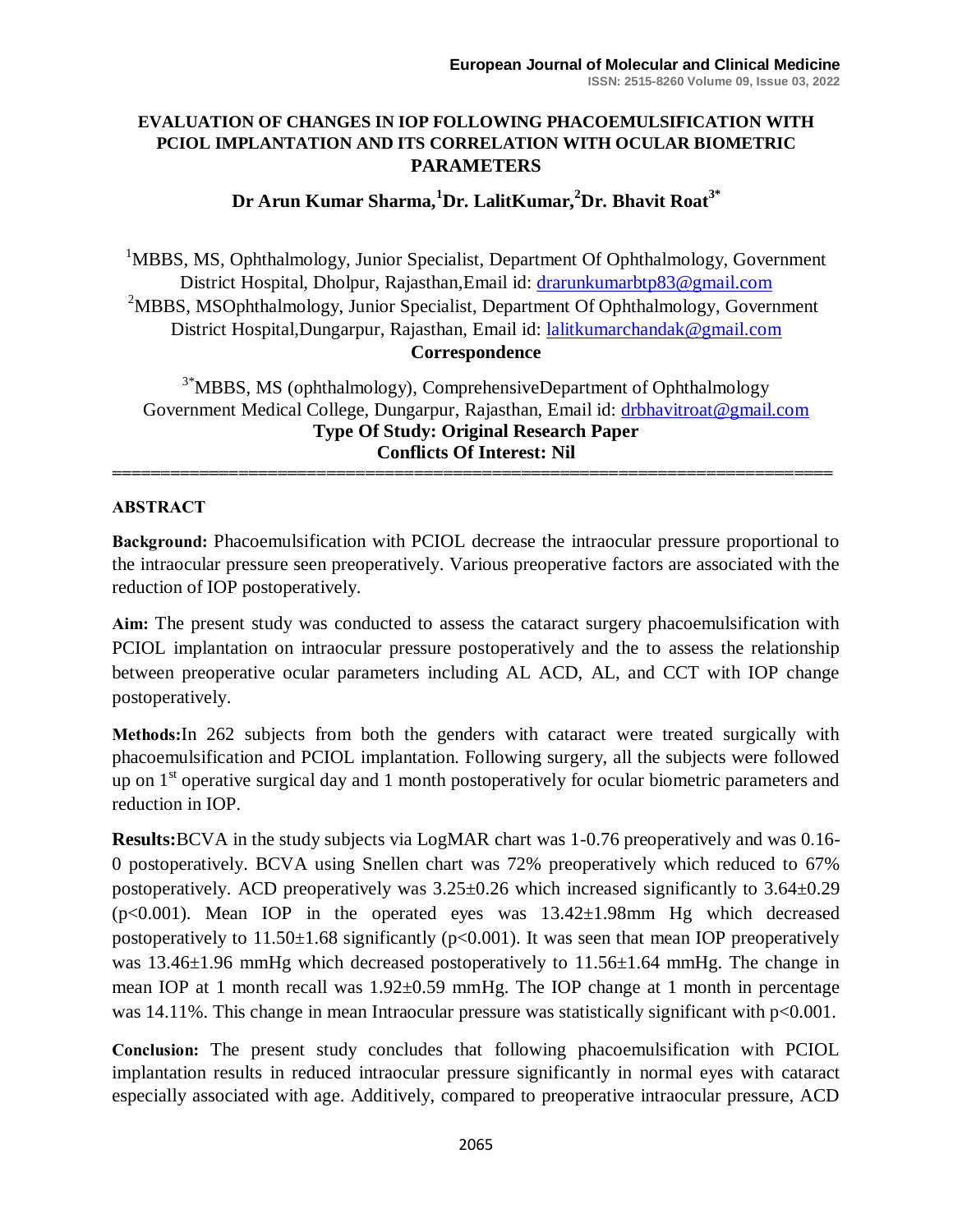is associated significantly with the postoperative reduction in the intraocular pressure in subjects with Cataract.

**Keywords:** Cataract, Intraocular pressure, phacoemulsification, ocular parameters, PCIOL

# **INTRODUCTION**

One of the oldest performed surgical intervention in ophthalmology is the cataract surgery performed and mentioned in literature since  $15<sup>th</sup>$  century B.C. This surgery has passed through many stages before reaching its final face through Extra Capsular Cataract Extraction (ECCE), Intra Capsular Cataract Extraction (ICCE), couching, and Phacoemulsification. Phacoemulsification was introduced in Ophthalmology in the year 1967 by Dr. Charles Kelmen. Various previous literature data suggests the effectiveness of phacoemulsification and cataract surgery in reducing the IOP in glaucomatous and normotensive eyes which also helps in reducing antiglaucoma drugs number and in controlling IOP.<sup>1</sup>

A large number of literature studies have suggested that cataract surgery with phacoemulsification in long term helps in decreasing the intraocular pressure (IOP). The mechanism that leads to decrease the intraocular pressure following cataract surgery with phacoemulsification is poorly understood. However, several hypotheses are considered behind this including improved trabecular outflow due to deepening of the anterior chamber, hyposecretion of aqueous humor due to production of free radicals or irritation, and/or or phacoemulsification-induced stress remodeling from the ultrasonic vibrations, which is an effect same as seen in laser trabeculoplasty.<sup>2</sup>

Precise assessment of the subjects to identify where decreased IOP will result following cataract surgery procedure can affect the inclusion of particular subjects in the surgery. It is indicated to assess whether only cataract surgery alone will decrease IOP adequately or whether an associated glaucoma procedure will be needed. It is usually seen that the subjects with high preoperative intraocular pressure shows greatest postoperative reduction in IOP in long-term.<sup>3</sup>

In the recent past, various literature studies have shown that Phacoemulsification with PCIOL decrease the intraocular pressure proportional to the intraocular pressure seen preoperatively. Various preoperative factors are associated with the reduction of IOP postoperatively. Varial ocular parameters are assessed effectively both preoperatively as well as postoperatively with the use of Pachymeter, GoldmannApplanation Tonometer (GAT), and Optical Coherence Biometer (IOL Master), like modern and latest technologies.<sup>4</sup>

Various literature studies have assessed the effects of biometric ocular parameters on intraocular pressure reduction postoperatively after phacoemulsification surgery. Very few studies have assessed long-term IOP reduction.<sup>5</sup> Hence, the present study was conducted to assess the cataract surgery phacoemulsification with PCIOL implantation on intraocular pressure postoperatively and the to assess the relationship between preoperative ocular parameters including AL (axial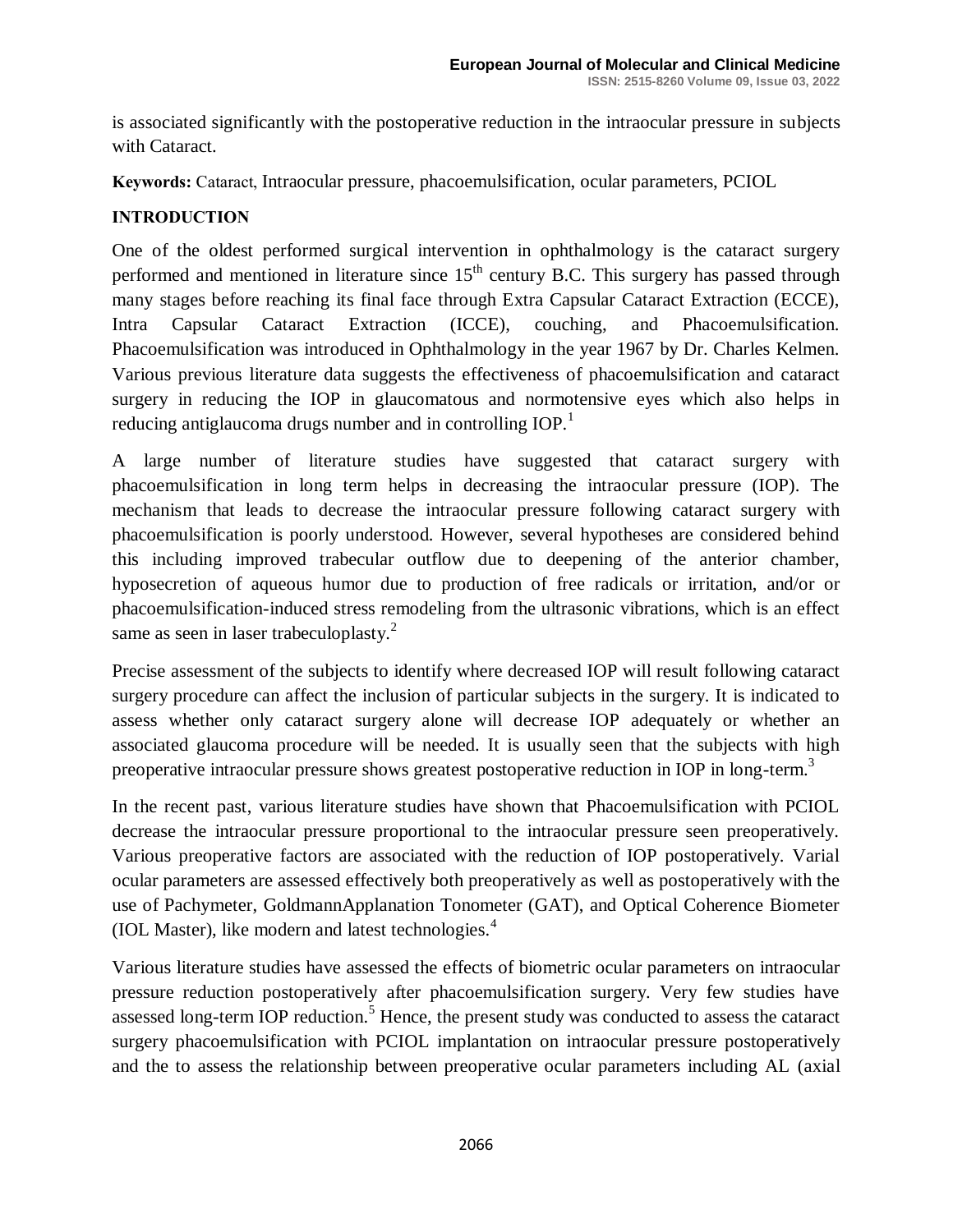length), ACD (anterior chamber depth), and CCT (Central corneal thickness) with IOP change postoperatively.

# **MATERIALS AND METHODS**

The present prospective observational study was conducted to assess the cataract surgery phacoemulsification with PCIOL implantation on intraocular pressure postoperatively and the to assess the relationship between preoperative ocular parameters including AL ACD, AL, and CCT with IOP change postoperatively. The study population was comprised by the subjects visiting the Department of Ophthalmology of the institute with the cataract.

The study included a total of 262 subjects from both the genders. After explaining the detailed study design, informed consent was taken from all the subjects. The exclusion criteria for the study were subjects having traumatic cataract and per operative complications, retinal disease, systemic disease, complicated cataract, glaucomatous eyes, and pediatric cataract. After final inclusion, a detailed medical history, family history, surgical history, drug history, and ophthalmic history was recorded for all the subjects. This was followed by detailed fundal examination in slit lamp examination. Day before surgery and 1-month postoperative BCVA (Best Corrected Visual Activity) was recorded using LogMAR chart and Snellen chart.

With appropriate sterilization and maintenance, Preoperative and postoperative IOP was measured with GAT between 10-12am in the morning. CCT was measured using Pachymeter, whereas, axial length and ACD was measured with Optical Coherence Biometer. Except for the dilating drop, subjects were refrained from using any topical medication prior to the surgery. Following surgery, all subjects were treated with 0.1% Diclofenac sodium, 1% Prednisolone acetate, and 0.5% Moxifloxacin eye drops for 6 weeks. At the same time, IOP was measured in the non-treated eye.

After final inclusion, prior to the surgery, pupillary dilatation was done using a combination of 2.5% Phenylephrine and 1% Tropicamide in topical drop form every 15 minutes for 45 minutes for the operated eye. Under sterile and aseptic conditions, peribulbar block was given using 2% Lignocaine and 0.5% Bupivacaine combination with a side-port incision. All the surgical procedures were performed by single expert surgeon in the field using micro-coaxial system using conventional approach. No sutures were given on incisions.

Following surgery, all the subjects were followed up on  $1<sup>st</sup>$  operative surgical day and 1 month postoperatively. The collected data were subjected to the statistical evaluation using SPSS software 18.0 and one-way ANOVA for the results fabrication. A p-value of  $\leq 0.05$  was considered statistically significant.

### **RESULTS**

The present study was conducted to assess the cataract surgery phacoemulsification with PCIOL implantation on intraocular pressure postoperatively and the to assess the relationship between preoperative ocular parameters including AL ACD, AL, and CCT with IOP change postoperatively.The study included a total of 262 subjects from both the genders.The ocular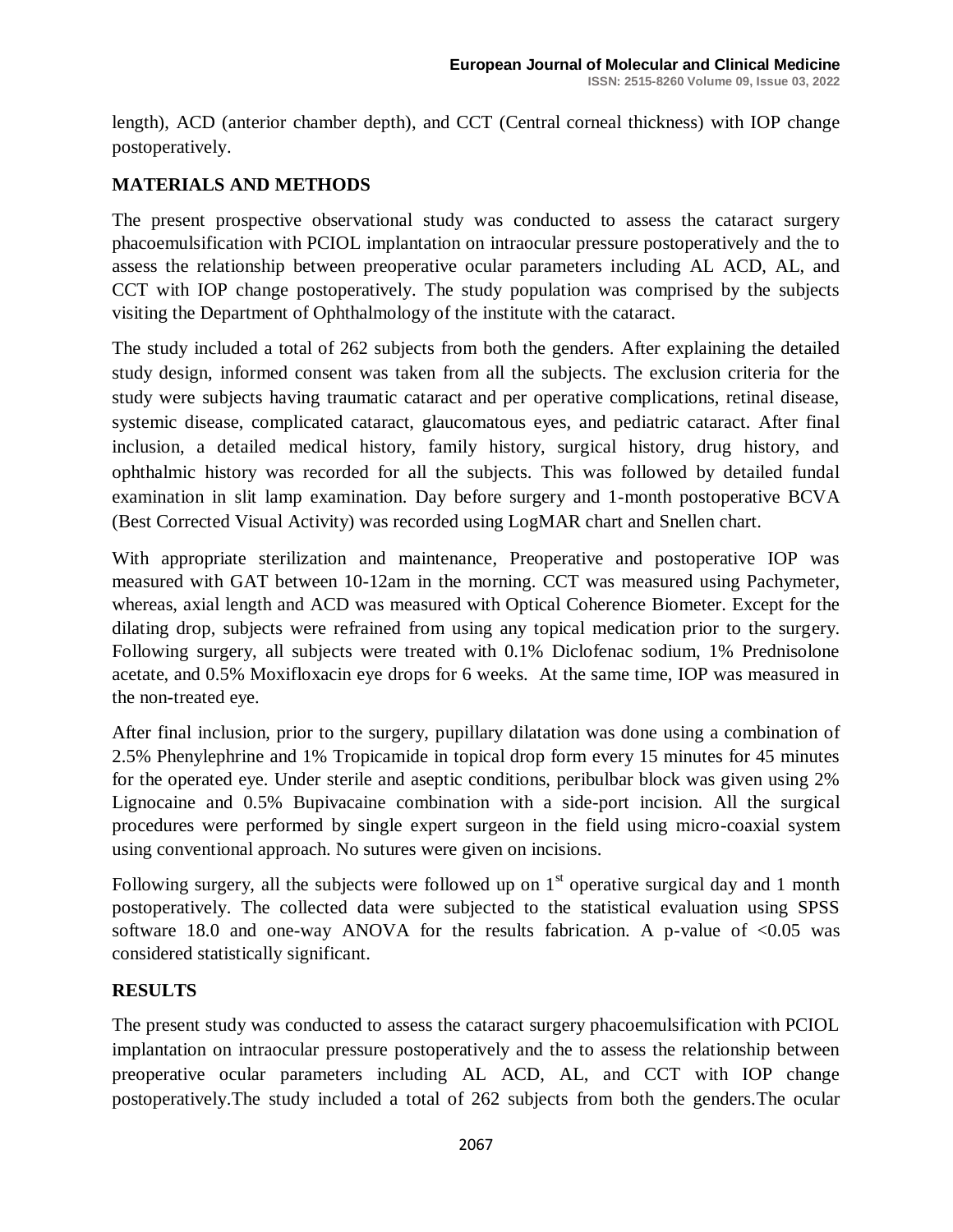parameters assessed in the study preoperatively and postoperatively are summarized in Table 1. It was seen that mean age of the study subjects was 63.86±4.03 preoperatively as well as postoperatively.

There were 62% males and 38% females in the present study. BCVA in the study subjects via LogMAR chart was 1-0.76 preoperatively and was 0.16-0 postoperatively. This difference was statistically non-significant. BCVA using Snellen chart was 72% preoperatively which reduced to 67% postoperatively. This was statistically non-significant. CCT in  $\mu$ m was 549.59 $\pm$ 25 preoperatively which did not change postoperatively. AL WAS 23.55±0.75mm preoperatively which showed a very minor changepostoperatively to 23.56±0.75. ACD preoperatively was  $3.25\pm0.26$  which increased significantly to  $3.64\pm0.29$  (p<0.001). Mean IOP in the operated eyeswas  $13.42\pm1.98$ mm Hg which decreased postoperatively to  $11.50\pm1.68$  significantly (p<0.001), while change of IOP in non-treated eyes was non-significant.

The present study focused on assessing the changes in the mean IOP following phacoemulsification with PCIOL implantation. It was seen that in total 262 eyes considered in the study, it was seen that mean IOP preoperatively was 13.46±1.96 mmHg which decreased postoperatively to 11.56±1.64 mmHg. The change in mean IOP at 1 month recall was 1.92±0.59 mmHg. The IOP change at 1 month in percentage was 14.11%. This change in mean Intraocular pressure was statistically significant with p<0.001 as shown in Table 2.

# **DISCUSSION**

The present study was conducted to assess the cataract surgery phacoemulsification with PCIOL implantation on intraocular pressure postoperatively and the to assess the relationship between preoperative ocular parameters including AL ACD, AL, and CCT with IOP change postoperatively. Following surgery, all the subjects were followed up on  $1<sup>st</sup>$  operative surgical day and 1 month postoperatively.The study included a total of 262 subjects from both the genders.It was seen that mean age of the study subjects was  $63.86\pm4.03$  preoperatively as well as postoperatively.

There were 62% males and 38% females in the present study. BCVA in the study subjects via LogMAR chart was 1-0.76 preoperatively and was 0.16-0 postoperatively. This difference was statistically non-significant. BCVA using Snellen chart was 72% preoperatively which reduced to 67% postoperatively. This was statistically non-significant. CCT in  $\mu$ m was 549.59 $\pm$ 25 preoperatively which did not change postoperatively. AL WAS 23.55±0.75mm preoperatively which showed a very minor change postoperatively to  $23.56\pm0.75$ . ACD preoperatively was 3.25 $\pm$ 0.26 which increased significantly to 3.64 $\pm$ 0.29 (p<0.001). Mean IOP in the operated eyes was  $13.42\pm1.98$ mm Hg which decreased postoperatively to  $11.50\pm1.68$  significantly (p<0.001), while change of IOP in non-treated eyes was non-significant. These results were consistent with the studies of Mensberger  $SL<sup>6</sup>$  in 2012 and Majstruk L et al<sup>7</sup> in 2019 where authors reported ocular parameters comparable to the present study.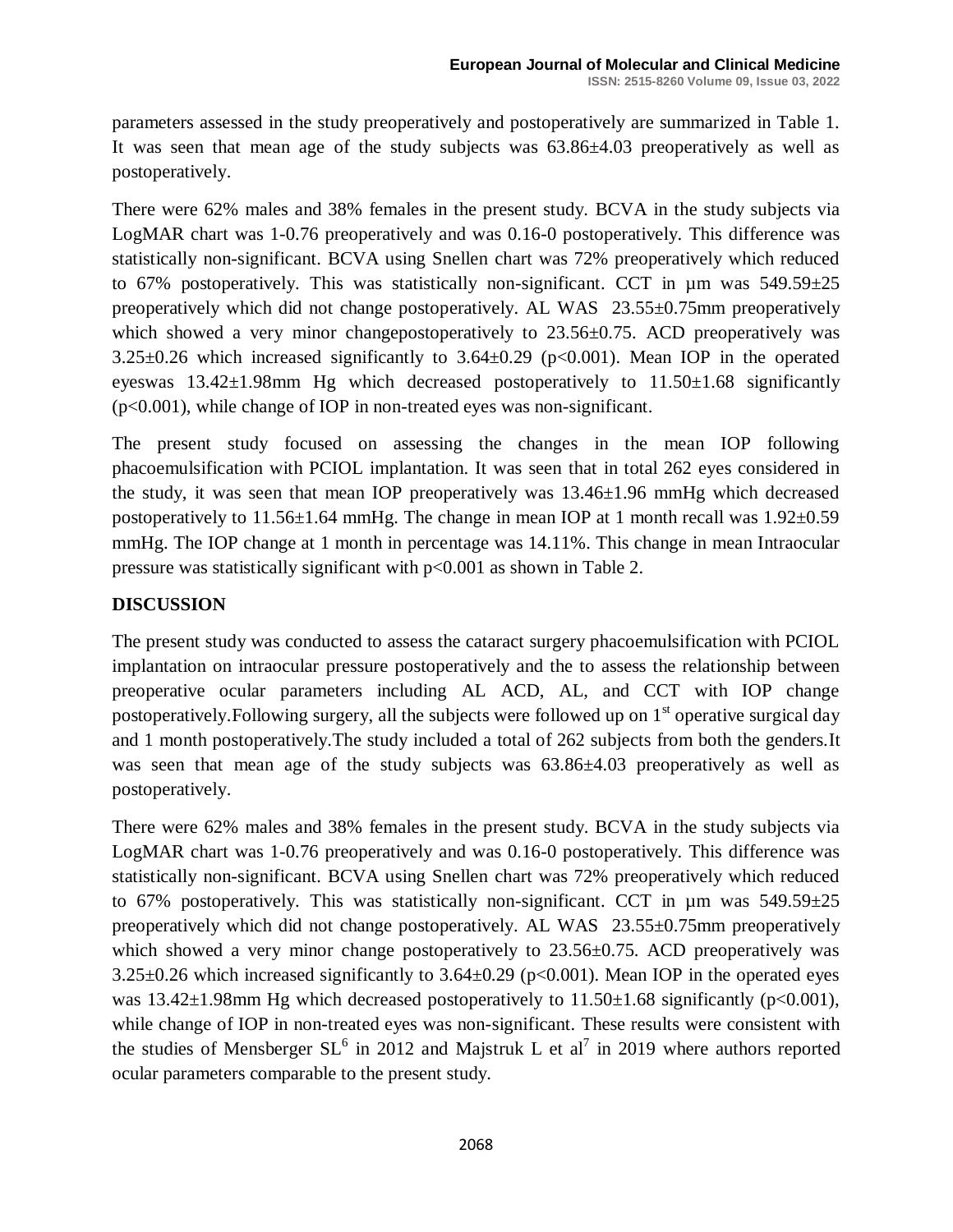The present study focused on assessing the changes in the mean IOP following phacoemulsification with PCIOL implantation. It was seen that in total 262 eyes considered in the study, it was seen that mean IOP preoperatively was 13.46±1.96 mmHg which decreased postoperatively to  $11.56\pm1.64$  mmHg. The change in mean IOP at 1 month recall was  $1.92\pm0.59$ mmHg. The IOP change at 1 month in percentage was 14.11%. This change in mean Intraocular pressure was statistically significant with  $p<0.001$ . These findings were in agreement with the findings of Guan H et al<sup>8</sup> in 2013, Tham CCY et al<sup>9</sup> in 2013, Patra S. et al in 2018<sup>10</sup> where comparable change in mean intraocular pressure was shown by the authors as in the present study.

### **CONCLUSION**

Within its limitations, the present study concludes that following phacoemulsification with PCIOL implantation results in reduced intraocular pressure significantly in normal eyes with cataract especially associated with age. Additively, compared to preoperative intraocular pressure, ACD is associated significantly with the postoperative reduction in the intraocular pressure in subjects with Cataract. Also, postoperative IOP reduction was significantly proportional to IOP preoperatively. However, the present study had a few limitations including small sample size, short study duration, and geographical area biases. Hence, more longitudinal studies with a larger sample size and longer monitoring period will help reach a definitive conclusion.

# **REFERENCES**

- 1. Davis G. The evolution of cataract surgery. *Mo Med*. 2016.
- 2. Ling JD, Bell NP. Role of cataract surgery in the Management of Glaucoma. Int Ophthalmol Clin. 2018;58:87–100.
- 3. Kung JS, Choi DY, Cheema AS, Singh K. Cataract surgery in the glaucoma patient. Middle East Afr J Ophthalmol. 2015;22:10–7.
- 4. E. DeVience, S. Chaudhry, and O. J. Saeedi, "Effect of intraoperative factors on IOP reduction after phacoemulsification," International Ophthalmology. 2017;37:63–70.
- 5. Melancia D, Abegão Pinto L, Marques-Neves C. Cataract surgery and intraocular pressure. Ophthalmic Res. 2015;53:141–8.
- 6. Mansberger SL. Reduction in intraocular pressure after cataract extraction: the Ocular Hypertension Treatment Study. *Ophthalmology*. 2012;119:1826–31.
- 7. Majstruk L, Leray B, Bouillot A, Michée S, Sultan G, Baudouin C, et al. Long term effect of Phacoemulsification on intraocular pressure in patients with medically controlled primary open-angle glaucoma. *BMC Ophthalmol*. 2019;19:149.
- 8. Guan H, Mick A, Porco T, Dolan BJ. Preoperative factors associated with IOP reduction after cataract surgery. *Optom Vis Sci.* 2013;90:179–84.
- 9. Tham CCY, Kwong YYY, Baig N, Leung DYL, Li FCH, Lam DSC, et al. Phacoemulsification versus trabeculectomy in medically uncontrolled chronic angleclosure glaucoma without cataract. *Ophthalmology*. 2013;120:62–7.